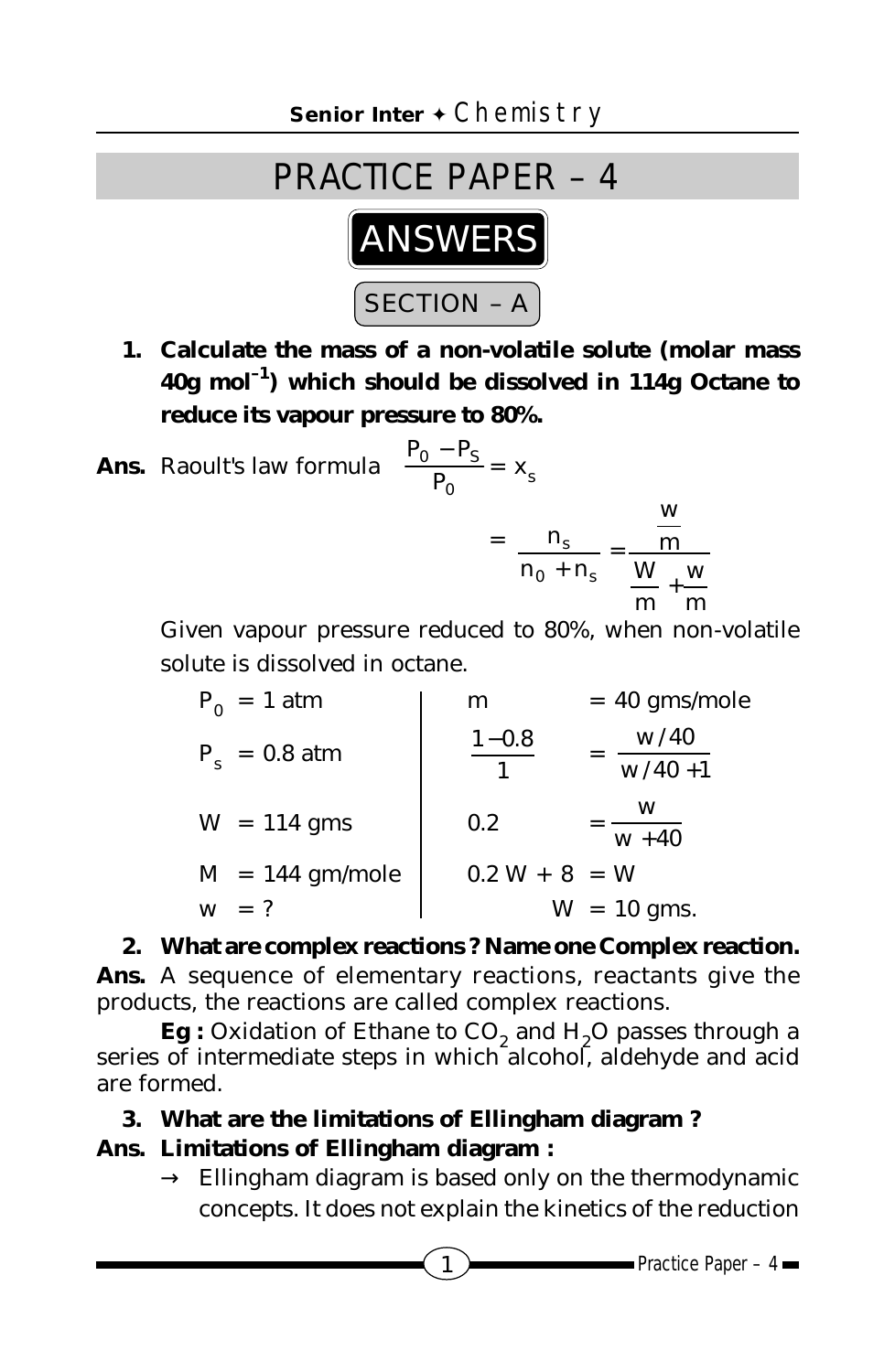process. The graph simply indicates whether a reacton is possible or not but not the kinetics of the reaction.

→ The interpretation of ∆G°is depends on K [ ∆G° = –RT*l.*nK] It is presumed that the reactants and products are in equilibrium.

 $M_xO + A_{red} \rightleftharpoons x M + AO_{ox}$ 

This is not always true because the reactant or product may be solid.

# **4. The highest Mn fluoride is MnF**<sub>4</sub> where as the highest oxide is  $Mn<sub>9</sub>O<sub>7</sub>$ . Why ?

**Ans.** The ability of oxygen to stabilize the high oxidation states exceeds that of fluoride. Thus the highest Mn fluoride is  $MnF_4$ where as highest oxide is  $Mn<sub>2</sub>O<sub>7</sub>$ .

## **5. What is Ziegler – Natta catalyst ?**

**Ans.** A mixture of Tri alkyl aluminium and titanium chloride is called Ziegler – Natta catalyst

**E.g.**:  $(C_2H_5)_3$  A*l* + TiC*l*<sub>4</sub>

## **6. What are elastomers ? Give example.**

**Ans. Elastomers :** These are rubber like solids with elastic properties. In elastomers the polymer chains are held together by the weak inter molecular forces. **E.g. :** Buna – S, Buna – N etc.

### **7. Why cannot vitamin C be stored in our body ?**

**Ans.** Vitamin C (ascorbic acid) is water soluble. Therefore, it is regularly excreted in urine from the body and cannot be stored.

## **8. What are the expected products of hydrolysis of lactose ?**

**Ans.** Lactose forms two molecules of monosaccharides on hydrolysis - One molecule of  $D-(+)$  - glucose and one molecule of  $D - (+)$  – galactose.

| $C_{12}H_{22}O_{11} + H_2O$ | $\frac{H_3O+$ or<br>Lactase |         | $C_6H_{12}O_6$ + $C_6H_{12}O_6$                                                                                                                                             |
|-----------------------------|-----------------------------|---------|-----------------------------------------------------------------------------------------------------------------------------------------------------------------------------|
| Lactose                     |                             |         | $D - (+) - D - (+)$                                                                                                                                                         |
| (A disaccharide)            |                             | Glucose | Galactose                                                                                                                                                                   |
|                             | 2                           |         | $Prac = Prac = Prac = Prac = Prac = Prac = Prac = Prac = Prac = Prac = Prac = Prac = Prac = Prac = Prac = Prac = Prac = Prac = Prac = Prac = Prac = Prac = Prac = Prac = P$ |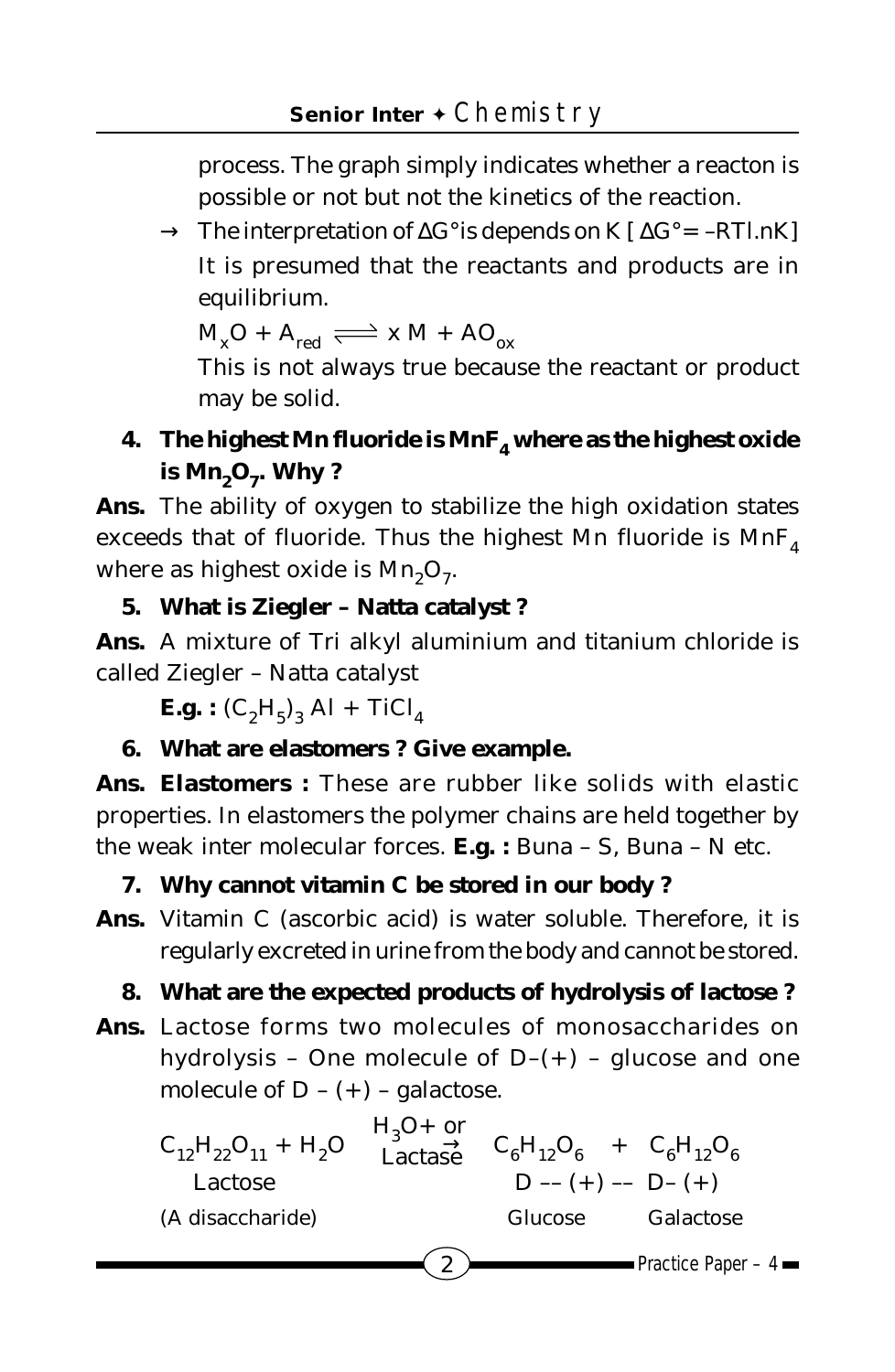### **9. When are the drugs called medicines ?**

**Ans.** When the biological response of a drug is therapeutic and useful then the chemical substances (drugs) are called medicines.

**10. What are antacids ? Give example.**

**Ans. Antacids :** Chemicals that remove the excess of acid in the stomach and maintain the pH to normal level are antacids.

**E.g. :** Omeprozole, Lansoprozole etc.,

SECTION – B

- **11. Define mass percentage, volume percentage and mass to volume percentage solutions.**
- **Ans. i) Mass percentage :** The mass percentage of a component of a solution is defined as the

mass  $% = \frac{\text{mass of the complement in solution}}{\text{Total mass of the solution}} \times 100$ Mass of the componentin the solution ×

**ii) Volume percentage**   $\bigg)$  $\left(\frac{\mathbf{v}}{\mathbf{v}}\right)$ l ſ **V**  $\left(\frac{\mathbf{v}}{\mathbf{v}}\right)$  : It is defined as the volume %

of a component  $=$   $\frac{100 \text{ rad}}{\text{Total volume of solution}} \times 100$ Volume of the component  $\overline{r}$ 

**iii) Mass to volume percentage**  $\overline{)}$  $\left(\frac{\mathbf{w}}{\mathbf{v}}\right)^{T}$ l ſ **V**  $\left(\frac{\mathbf{w}}{\mathbf{w}}\right)$  : It is defined as the mass of solute dissolved in 100 m*l* of the solution.  $\rightarrow$  It is commonly used in medicine and pharmacy.

### **12. What is Schottky defect ? What is Frenkel defect ?**

### **Ans. Schottky defect :**

- 1) "It is a point defect in which an atom or ion is missing from its normal site in the lattice".
- 2) In order to maintain electrical neutrality, the number of missing cations and anions are equal.
- 3) This sort of defect occurs mainly in highly ionic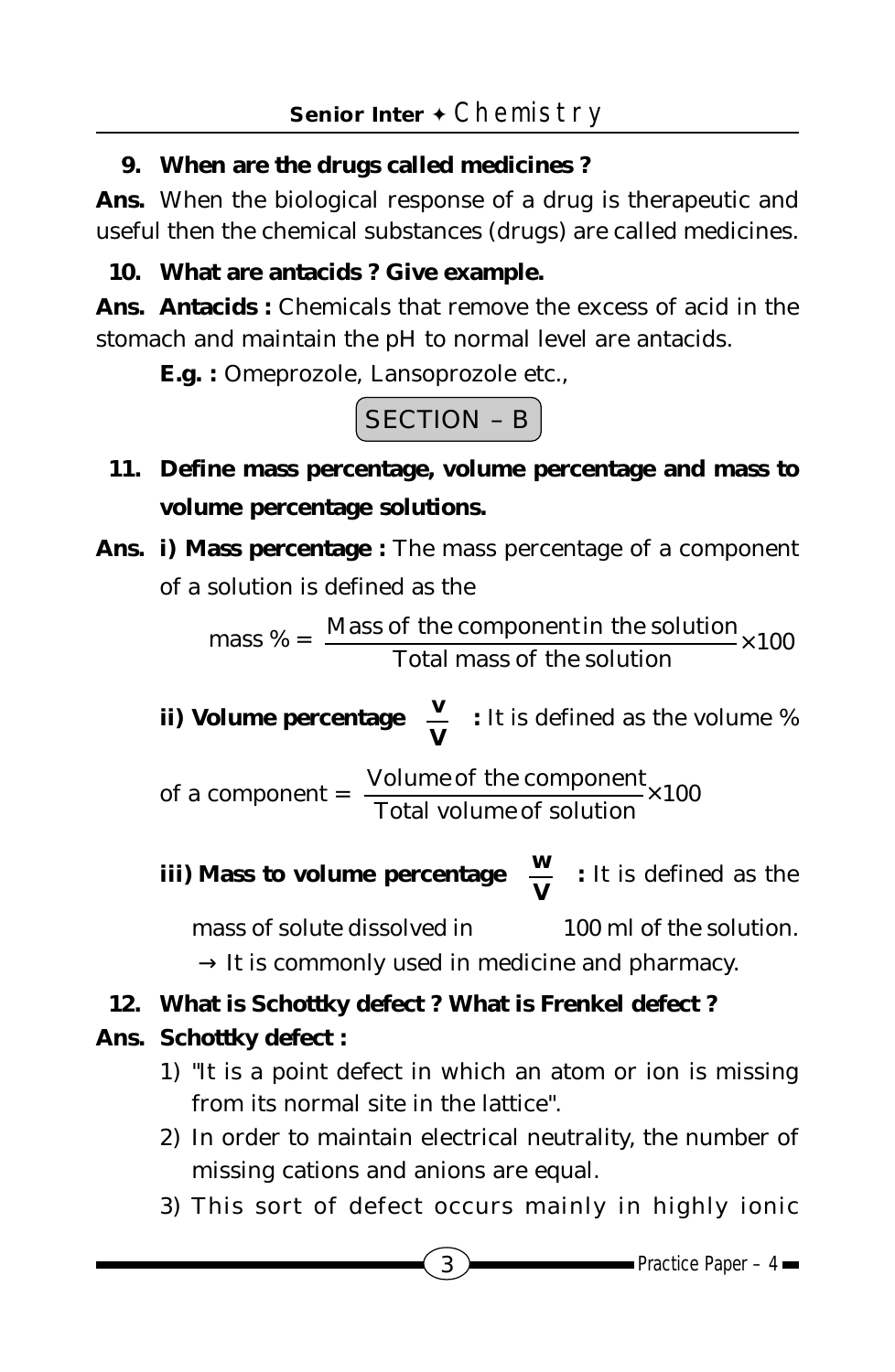compounds, where cationic and anionic sizes are similar. In such compounds the co-ordination number in high. **Ex. :** NaC*l*, CsC*l* etcUY

4) **Illustration :**



Vacancy

5) This defect decreases the density of the substance.

#### **Frenkel defect :**

1) "It is a point defect in which an atom or ion is shifted from its normal lattice position". The ion or the atom now occupies an interstitial position in the lattice.

2) This type of a defect is favoured by a large difference in sizes between the cation and anion. In these compounds coordination number is low.

**E.g. :** Ag – halides, ZnS etc.

3) **Illustration :**

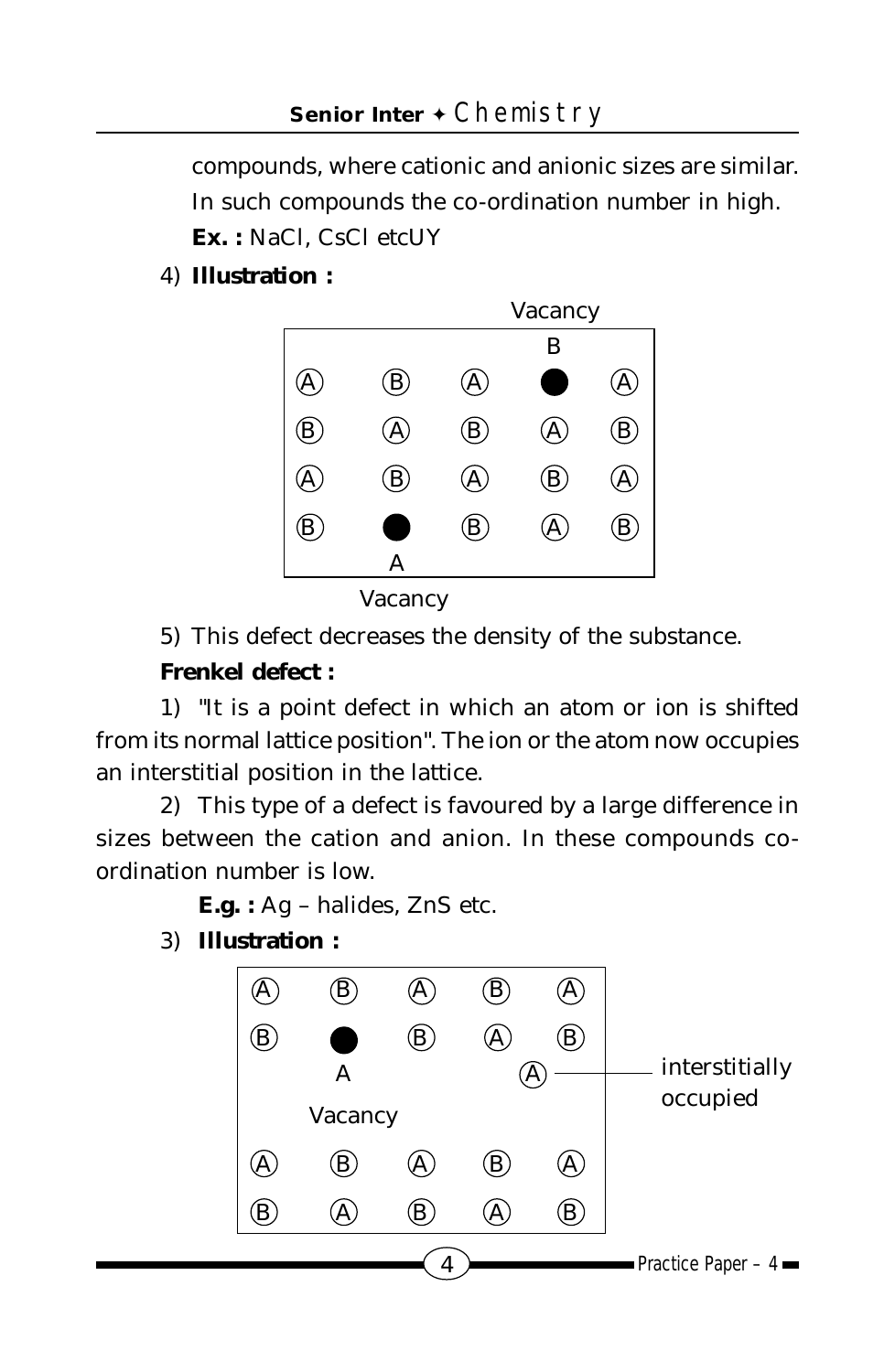4) Frenkel defect do not change the density of the solids significantly.

# **13. What are lyophilic and lyophobic sols ?**

**Ans. Lyophilic colloid :** The colloidal solution in which the dispersed phase has great affinity to the dispersion medium is called a *Lyophilic colloid or Lyophilic solution.* **Ex :** Starch solution.

The starch paste when dissolved in hot water, with stirring, the starch solution is formed. The starch particles (dispersed phase) has great affinity to water molecules (dispersion medium). So starch solution is a lyophilic solution or lyophilic colloid.

**Lyophobic colloid :** The colloidal solution in which there exists not much affinity between the dispersed phase and dispersion medium, it is called a *Lyophobic colloid* or *Lyophobic solution.*

**Ex :** Gold solution.

Gold rods are placed in water containing alkali. Electric arc is applied between gold rods. The gold particles dissolves in water, to give gold solution.

Gold particles (dispersed phase) have not much affinity towards water (dispersion medium). So this is a *Lyophobic solution* or *Lyophobic colloid.*

## **14. Explain zone refining.**

## **Ans. Zone refining :**

- $\rightarrow$  Zone refining is based on the principle that the impurities are more soluble in the melt than in the solid state of the metal.
- $\rightarrow$  A circular mobile heater is fixed at one end of a rod of impure metal.

 $\overline{5}$  Practice Paper – 4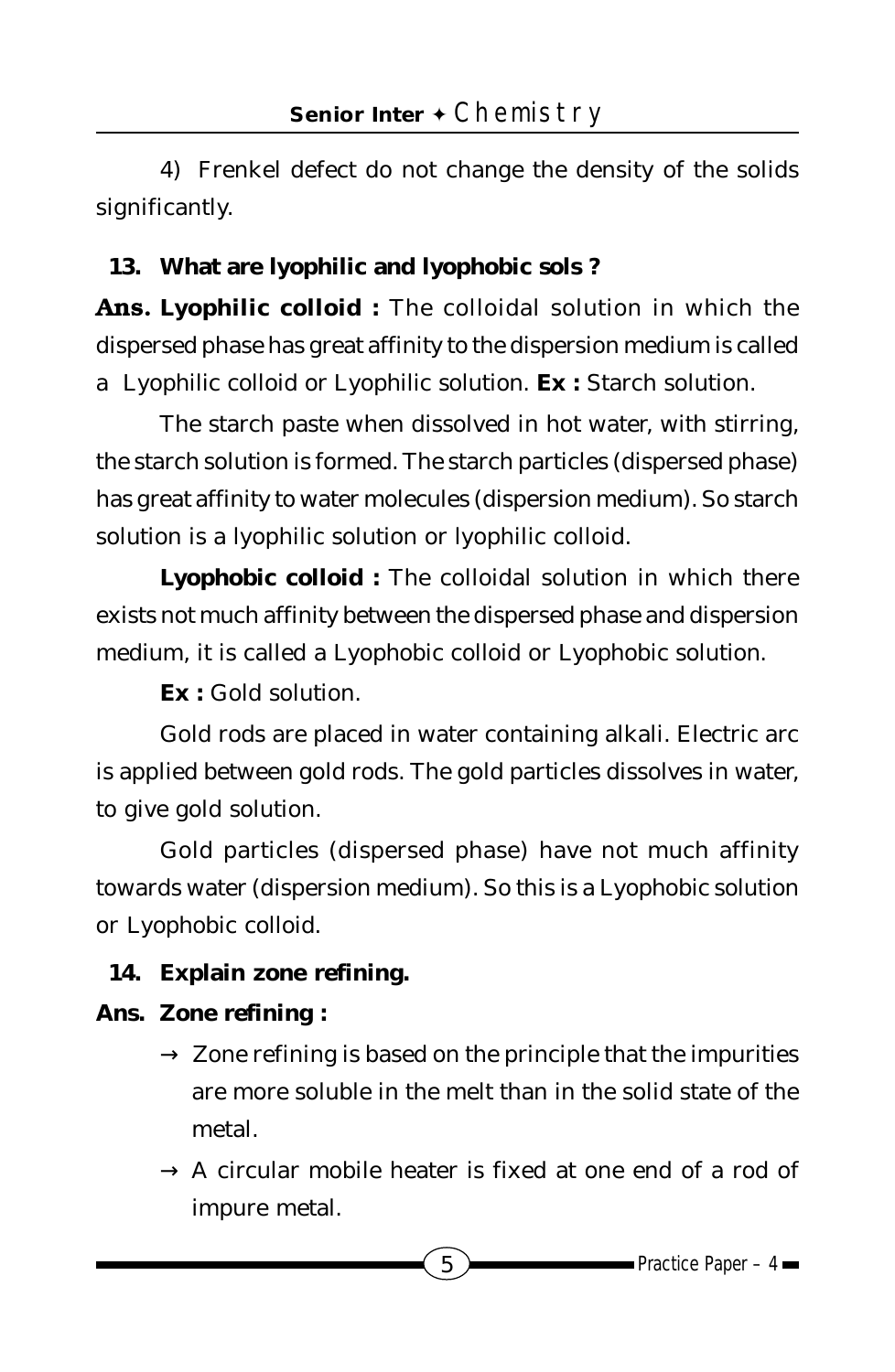- $\rightarrow$  The molten zone moves along with the heater moves forward the pure metal crystallises out of the melt and the impurities pass into the adjacent molten zone.
- $\rightarrow$  The above process is repeated several times and the heater is moved in the same direction form one end to the other end. At one end impurities get concentrated. This end is cut off.
- $\rightarrow$  This method is very useful for producing semiconductor grade metals of very high purity.

**Eg :** Ge, Si, B, Ga etc...



## 15. Explain the structures of a)  $XeF_2$  and b)  $XeF_4$

#### Ans. a) Structure of XeF<sub>2</sub>:

- 1) In  $XeF_2$  central atom is 'Xe'.
- 2) 'Xe' undergoes sp $\rm{^3d}$  hybridisation in it's 1 $\rm{^{st}}$  excited state



sp<sup>3</sup>d hybridisation

xx

3) Shape of molecule is linear

4) Xe form two σ – bonds with two fluorines (sp<sup>3</sup> – 2 $p_z$ overlap) Fe ––––––– Xe ––––––– F xx

 $\bullet$  Practice Paper – 4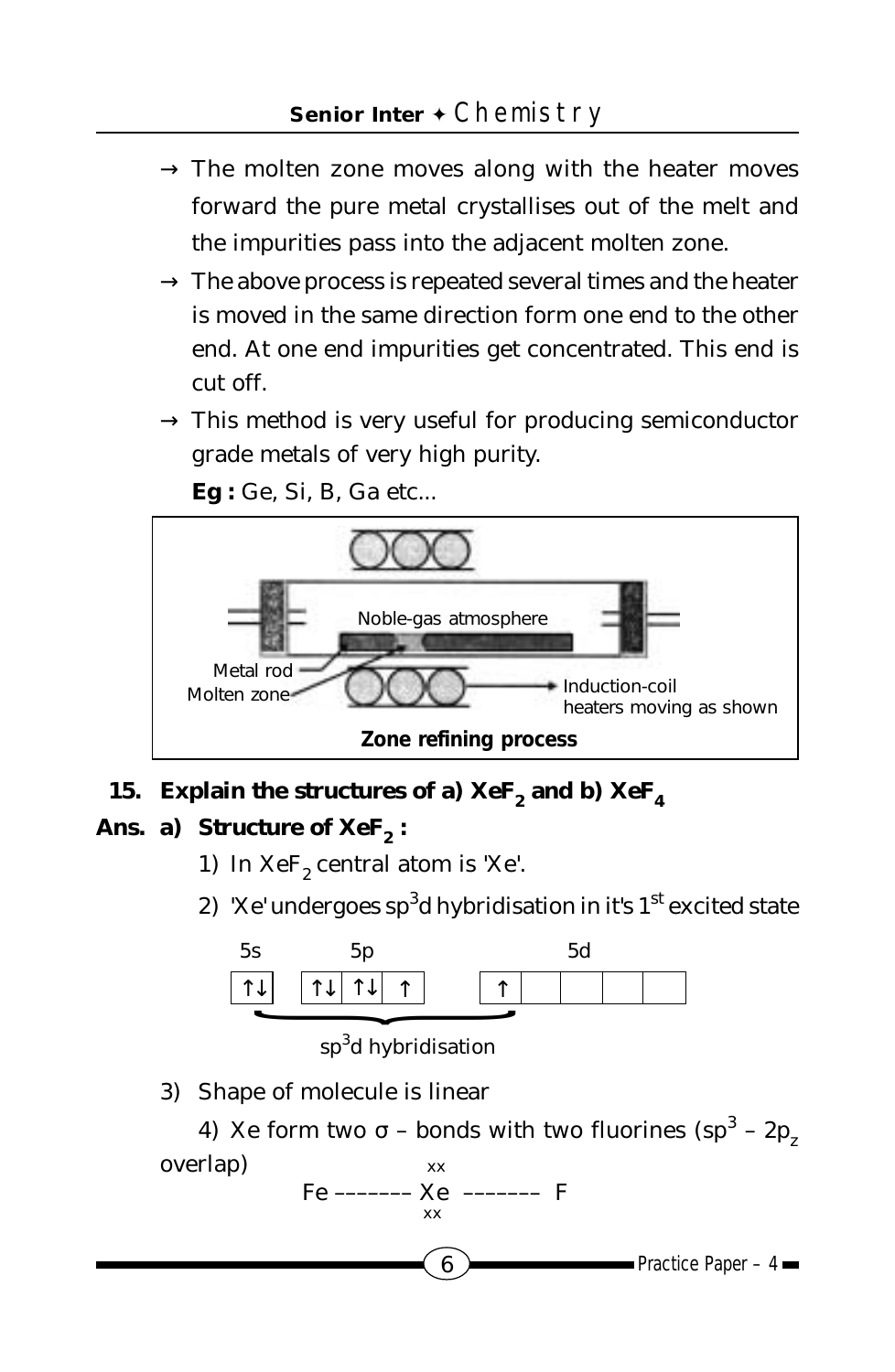## **b)** Structure of XeF<sub>4</sub>:

1) Central atom in  $XeF<sub>4</sub>$  is 'Xe'.

2) Xe undergoes sp<sup>3</sup>d<sup>2</sup> hybridisation in it's 2<sup>nd</sup> excited. state.



sp<sup>3</sup>d<sup>2</sup> hybridisation

3) Shape of the molecule is square planar with bond angle 90° and bond length 1.95Å.



- 4) Xe forms four  $\sigma$  bonds by the overlap of  $\mathrm{sp}^3\mathrm{d}^2$   $2p<sub>z</sub>$  (F) orbitals.
- **16. Explain Werner's theory of coordination compounds with suitable examples.**

### **Ans. Werner's theory :**

### **Postulates :**

- 1) Every complex compound has a central metal atom (or) ion.
- 2) The central metal shows two types of valencies namely primary valency and secondary valency.

**A) Primary valency :** The primary valency is numerically equal to the oxidation state of the metal. Species or groups bound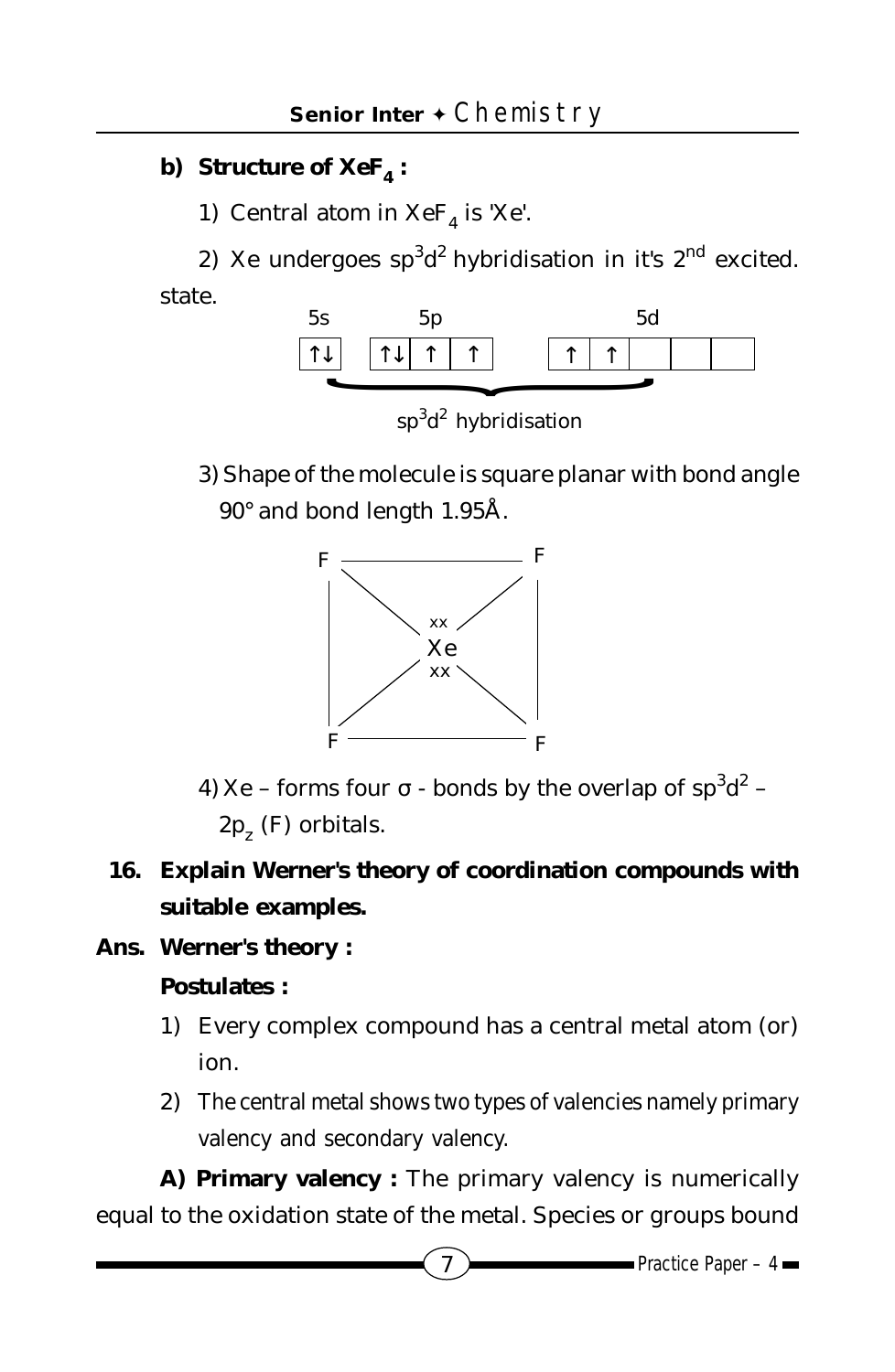by primary valencies undergo complete ionization. These valencies are identical with ionic bonds and are non-directional. These valencies are represented by discontinuous lines (.....)

**Eg.** : CoCl<sub>3</sub> contains Co<sup>3+</sup> and 3C*l* ions. There are three Primary Valencies or three ionic bonds.

**B) Secondary Valency :** Each metal has a characteristic number of Secondary Valencies. They are directed in space around the central metal.

The number of Secondary Valencies is called Coordination numbe (C.N.) of the metal. These valencies are directional in Nature.

For example in CoC*l* 3. 6NH3

Three C*l*<sup>-</sup> ions are held by primary Valencies and  $6NH_3$ molecules are held by Secondary Valencies. In CuSO<sub>4</sub>.  $4NH_3$ complex  $\mathrm{SO_4}^{2-}$  ion is held by two Primary Valencies and  $4\mathrm{NH}_3$ molecules are held by Secondary Valencies.

3) Some negative ligands, depending upon the complex, may satisfy both primary and secondary valencies. Such ligands, in a complex, which satisfy both primary as well as secondary valencies do not ionize.

4) The primary valency of a metal is known as its outer sphere of attraction or ionizable valency while the Secondary valencies are known as the inner sphere of attraction or coordination sphere. Groups bound by secondary valencies do not undergo ionization in the complex.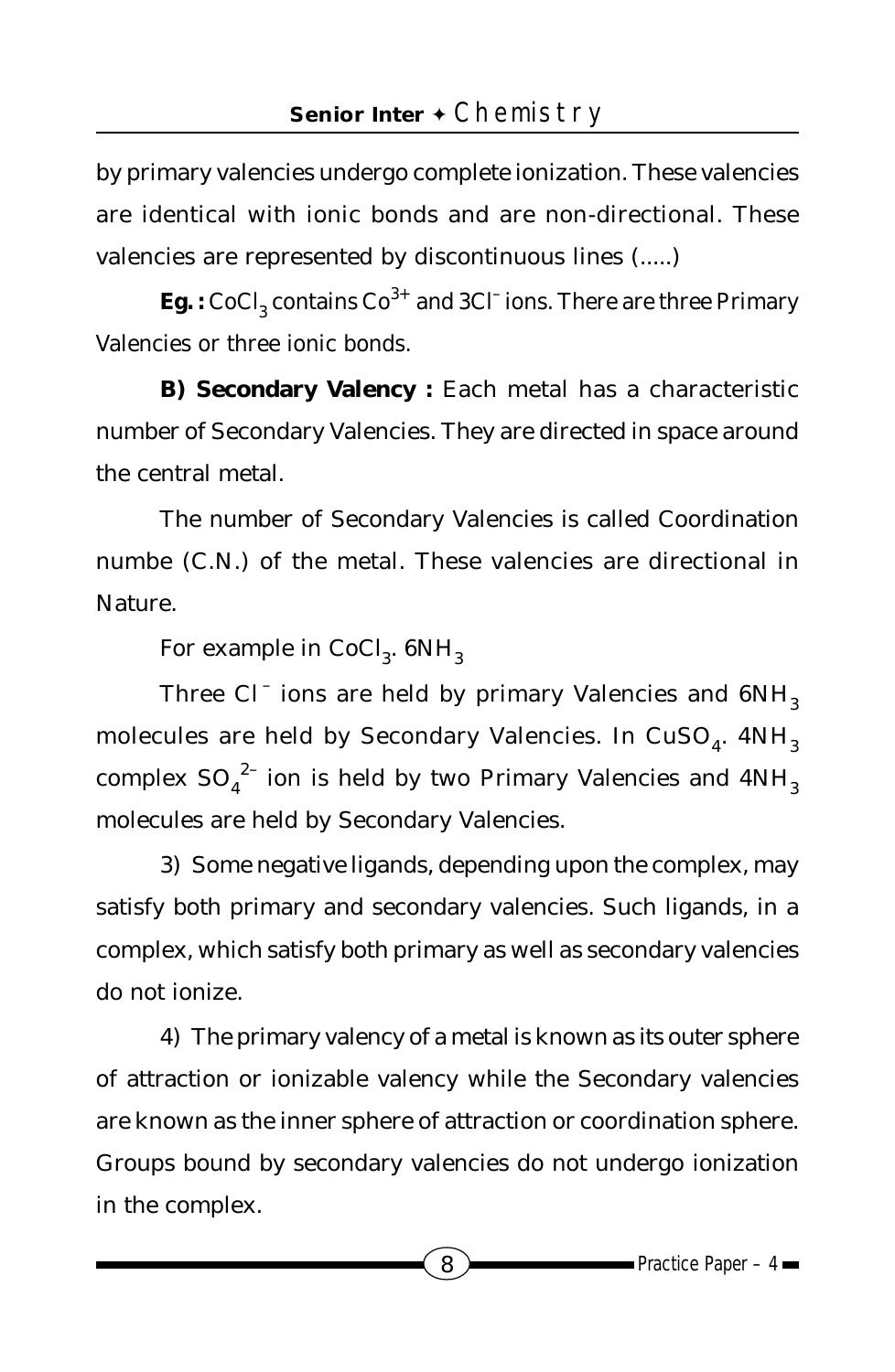|                                     | <b>Example to Clarify Wener's Theory</b> |                                             |                                |                                                                                                                                      |                                                                                                                                                                         |                                                     |  |  |  |
|-------------------------------------|------------------------------------------|---------------------------------------------|--------------------------------|--------------------------------------------------------------------------------------------------------------------------------------|-------------------------------------------------------------------------------------------------------------------------------------------------------------------------|-----------------------------------------------------|--|--|--|
|                                     | S.No.                                    | <b>Molecular formula</b><br>of the compound | <b>Co-ordination</b><br>number | <b>Werner's Structure</b>                                                                                                            | <b>Information</b>                                                                                                                                                      |                                                     |  |  |  |
| ∘                                   | 1.                                       | $CoCl3$ . $6NH3$                            | 6                              | NH <sub>3</sub><br>NH,<br>$H_3N$<br>$\mathrm{Co}^{+3}$<br>$C^{0}$<br>$C^{0}$<br>$H_3N$<br>NH <sub>3</sub><br>$C^{0}$ NH <sub>3</sub> | Octahedral<br>The ligand $NH3$ satisfies<br>only Secondary Valencies.                                                                                                   | Senior<br>Inter<br>$\blacklozenge$<br><b>Chemis</b> |  |  |  |
|                                     | 2.                                       | $CoCl3$ . 5NH <sub>3</sub>                  | 6                              | NH <sub>3</sub><br>NH <sub>3</sub><br>$H_3N$<br>$\sim C l^{\Theta}$<br>$Co^{+3}$<br>NH,<br>Сľ<br>$NH_3$ $\mathbb{C} \mathbb{P}^3$    | Octahedral<br>One C <sub>L</sub> satisfies secondary<br>valency. As well as primary<br>valency. The remaining Secondary<br>Valencies are satisfied by NH <sub>3</sub> . |                                                     |  |  |  |
|                                     | 3.                                       | $CoCl3$ . $4NH3$                            | 6                              | $C^{0}$<br>$NH_{3}$<br>$H_3N$<br>$Co+$<br>NH <sub>3</sub><br>NH <sub>3</sub>                                                         | Octahedral<br>Two C $\Gamma$ ions and $4NH_{\alpha}$ mole-<br>cules satisfy secondary valencies.                                                                        | itry                                                |  |  |  |
| Practice Paper<br>$\mathbf{I}$<br>4 | 4.                                       | $CoCl3$ . $3NH3$                            | 6                              | $C^{0}$<br>$H_3N$<br>NH <sub>3</sub><br>$Cf^{\epsilon}$<br>NH <sub>3</sub>                                                           | Octahedral<br>Three C $\Gamma$ ions and three NH <sub>3</sub><br>molecules satisfy                                                                                      |                                                     |  |  |  |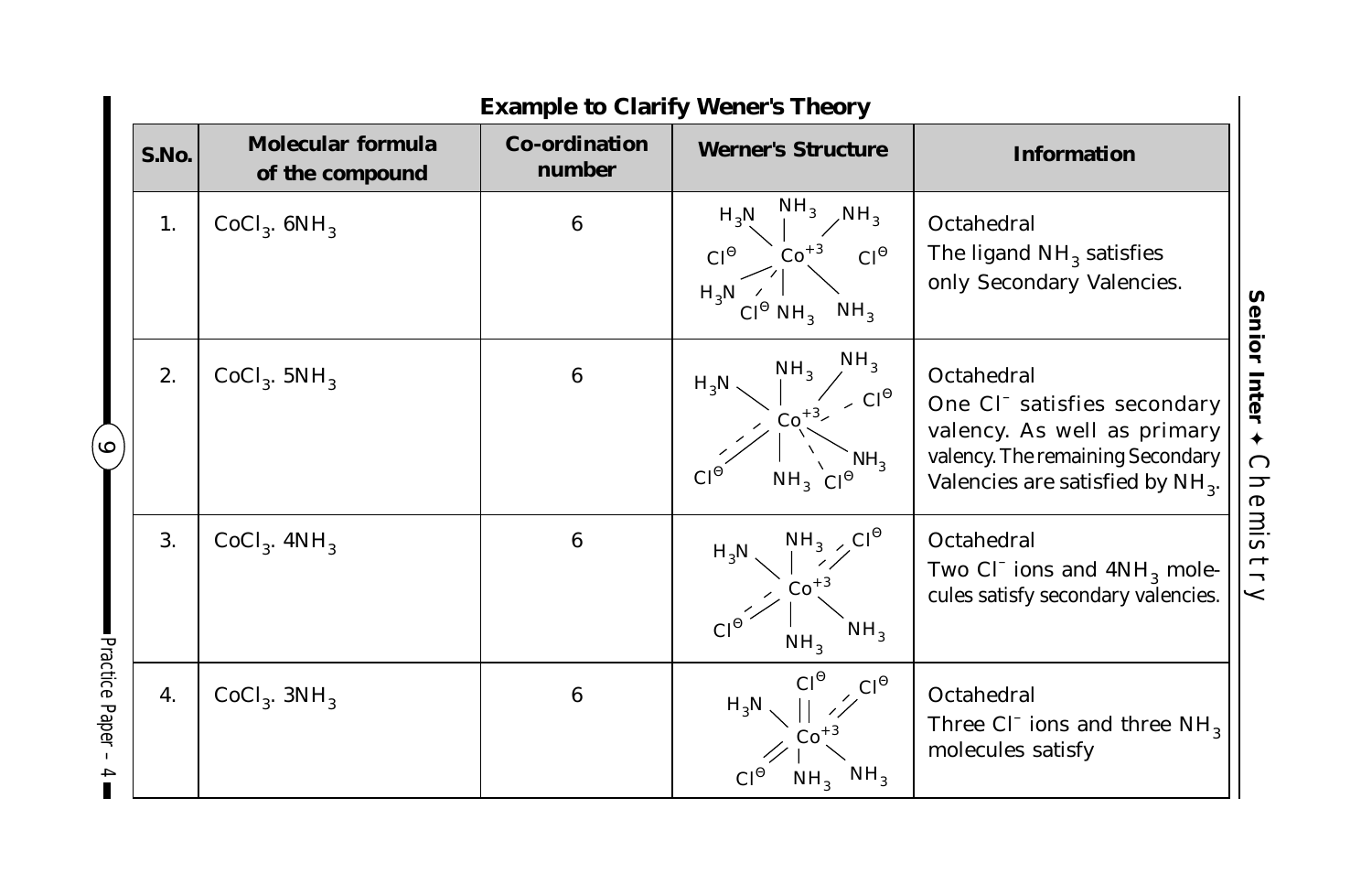- **17. Define the following :**
	- **i) Racemic mixture ii) Retention of configuration**
	- **iii) Enantiomers.**
- **Ans. i) Racemic mixture :** Equal portions of Enantiomers combined to form an optically inactive mixture. This mixture is called racemic mixture.
	- 1) Here rotation due to one isomer will be exactly cancelled by the rotation of due to other isomer.
	- 2) The process of conversion of enantiomer into a racemic mixture is called as racemisation.

```
Eg : (+) Butan-2-ol+(-) Butan-2-ol \longrightarrow (\pm) Butan-2-ol
    Enantiomers Racemic mixture
```
**ii) Retention of configuration :** The preservation of integrity of the spatial arrangement of bonds to an asymmetric centre during a chemical reaction (or) transformation is called Retention of configuration.

**General Eg :** Conversion of  $XC<sub>abc</sub>$  chemical species into YC<sub>abc</sub>.



**Eg** :  $(-)$  2 – Methyl 1 – butanol conversion into  $(+)$  1 – chloro 2. Methyl butane

**Enantiomers :** The stereo isomers related to each other as non-superimposable mirror images are called enantiomers.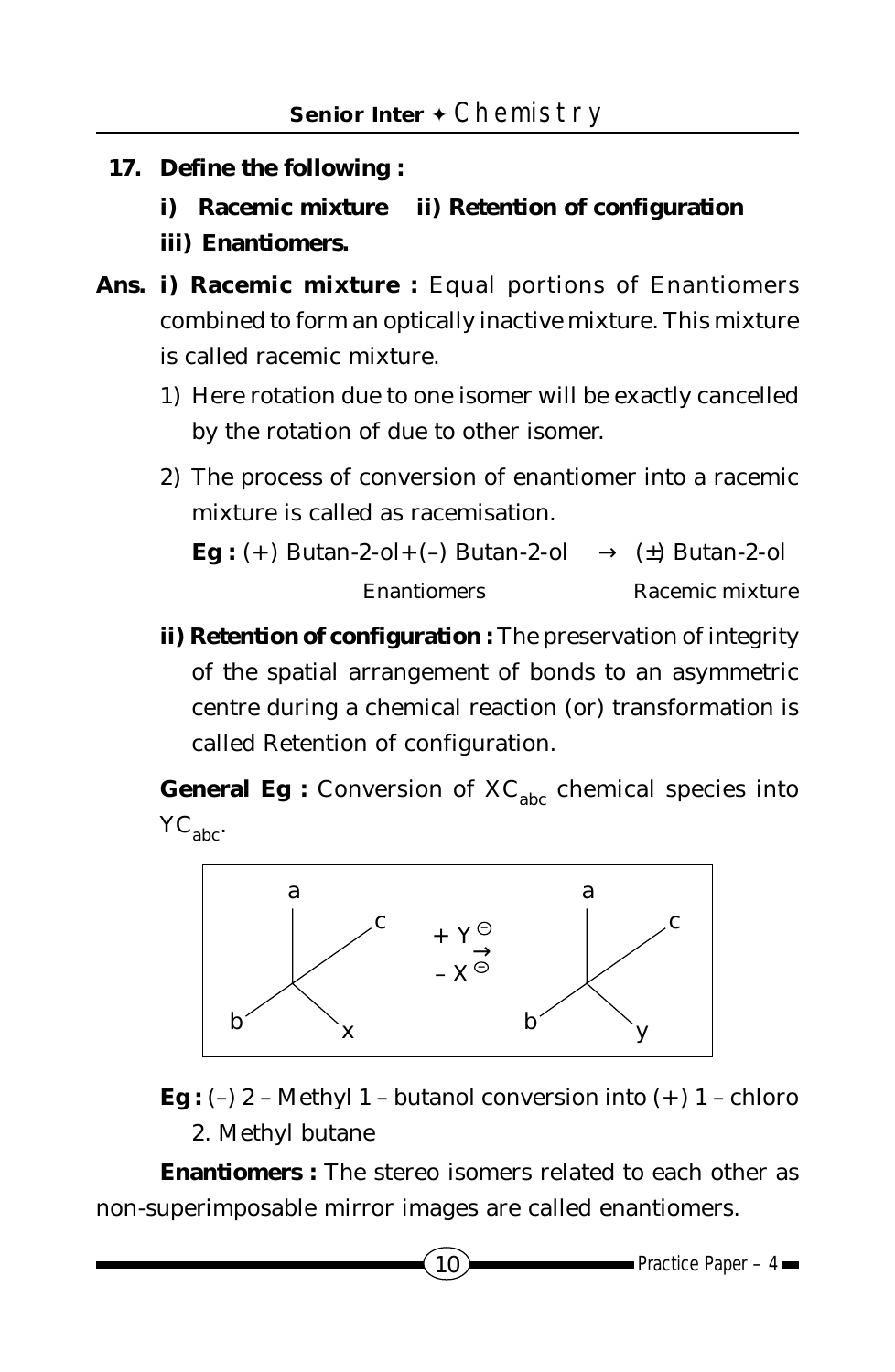- $\rightarrow$  These have identical physical properties like melting point, boiling points refractive index etc.
- $\rightarrow$  They differ in rotation of plane polarised light.
- **18. Write the equations involved in the reaction of Nitrous acid with Ethylamine and aniline.**
- **Ans. Reaction of Ethylamine with nitrous acid :** Ethyl amine reacts with nitrous acid to form highly unstable diazonium salt which gives nitrogen gas and Ethyl alcohol after decomposition.

$$
CH_3 - CH_2 - NH_2 \xrightarrow{\text{NaNO}_2 + HCl} CH_3 - CH_2 - N_2^+ C \cdot
$$
\nunstable

\n
$$
\xrightarrow{H_2O} CH_3 - CH_2 - OH + N_2 + HCl
$$
\nEthyl alcohol

**Reaction of Aniline with nitrous acid :** Aniline reacts with nitrous acid at low temperatures (0 – 5°C) to form diazonium salts. (Benzene diazonium salt)

$$
C_6H_5NH_2 \xrightarrow[0-5^{\circ}C]{\text{NaNO}_2 + HCl} C_6H_5N_2^+ C\Gamma + NaCl + H_2O
$$

Benzene diazonium

chloride

$$
SECTION - C
$$

- **19. How is Gibbs energy (G) related to the cell emf (E) mathematically ?**
- **Ans.** Relation between Gibb's energy (G) and emf (E) mathematically

$$
\Delta G^0 = -nFE_{(cell)}
$$

- ∆G = change in Gibb's energy
	- $n =$  number of electrons involved
	- $F = Faraday = 96500 C mol<sup>-1</sup>$

$$
\overline{11}
$$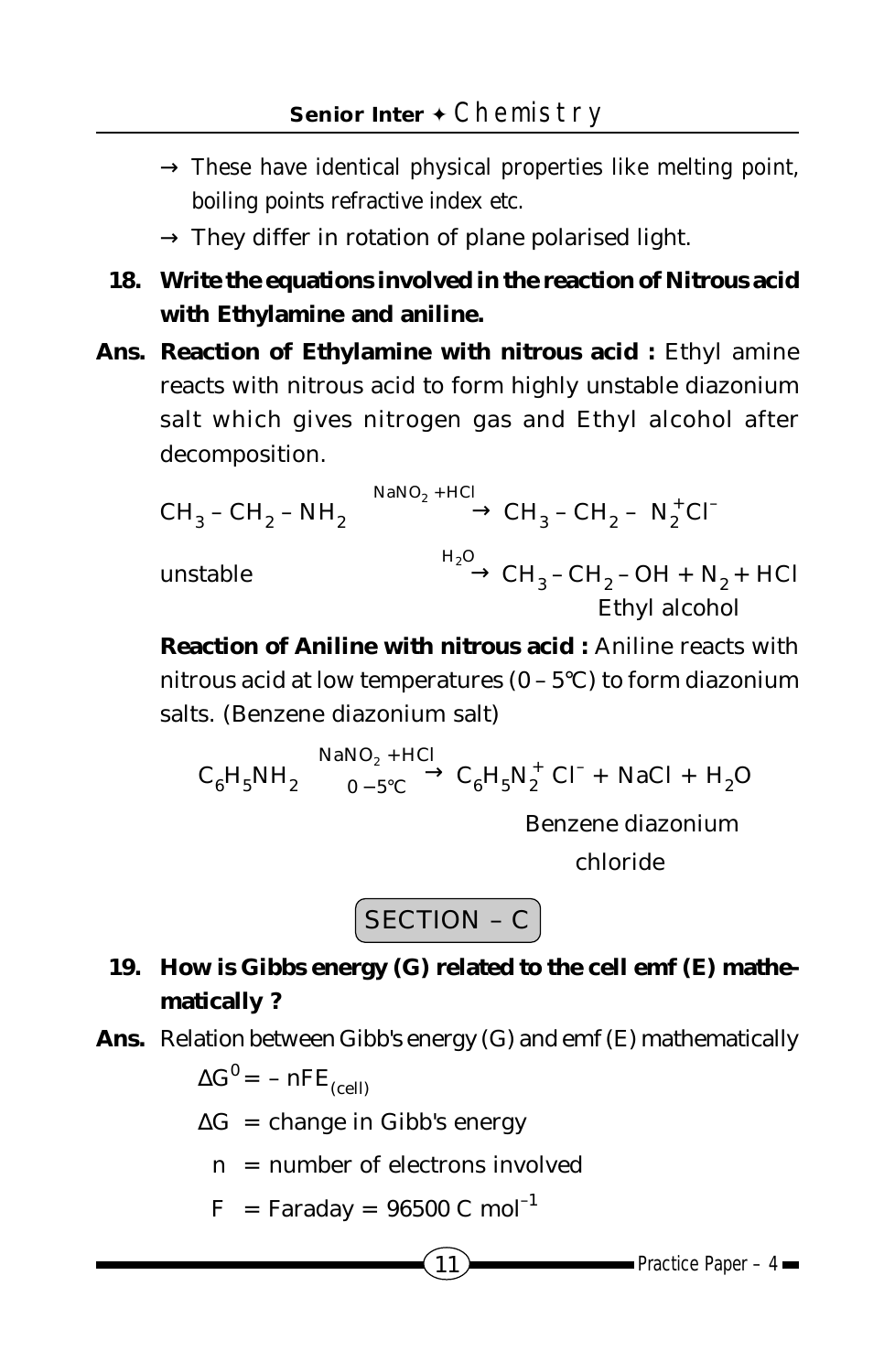**a) Calculate K<sub>c</sub> for the reaction at 298 K**  $\mathbf{Zn}_{(s)} + \mathbf{Cu}_{(aq)}^{2+} \rightleftharpoons \mathbf{Zn}_{(aq)}^{2+} + \mathbf{Cu}_{(s)}$  $\mathbf{E_{Zn^{2+}/Zn}^0} = -0.76 \text{ V}; \; \mathbf{E_{Cu^{2+}/Cu}^0} = +0.34 \text{ V}$  $\frac{\sigma}{\mathbf{Zn}^{2^+}/\mathbf{Zn}} = -0.76 \, \mathbf{V}; \; \mathbf{E}^0_{\mathbf{Cu}^{2^+}/\mathbf{Cu}} = +0.34 \, \mathbf{V}$  . **b) What is "moleculartiy" of a reaction ? How is it different from the 'order' of a reaction ? Sol.** Given  $Zn_{(s)} + Cu_{(aq)}^{+2}$   $Zn_{(aq)}^{+2} + Cu_{(s)}$ 2 (aq)  $E^0$  of  $Zn^{+2}/Zn = -0.76$  V  $E^0$  of Cu<sup>+2</sup>/Cu = -0.34 V  $E^0$  of cell = E<sub>RHS</sub> – E<sub>LHS</sub> = 0.34 – (– 0.76) = 1.1 V  $\Delta G^0$  = – RT*ln*K<sub>c</sub> = – 2.303 RT log K<sub>c</sub>  $- 212300 = -2.303 \times 8.314 \times 298 \times \log K_c$  $log K_c$  =  $\frac{2.303 \times 8.314 \times 298}{2.303 \times 8.314 \times 298}$ 212300  $\overline{\times 8.314 \times 298}$  = 37.207  $K = 1.6 \times 10^{37}$ 

**b)** The number of reacting species (atoms, ions or molecules) taking parts in an elementary reaction, which must colloid simultaneously to bring about a chemical reaction is called molecularity of a reaction.

 $NH<sub>4</sub>NO<sub>2</sub> \longrightarrow N<sub>2</sub> + 2H<sub>2</sub>O$  (Unimolecular)  $2HI \longrightarrow H_2 + I_2$  (Bimolecular)  $2NO + O_2 \longrightarrow 2NO_2$  (Trimolecular)  $\rightarrow$  Molecularity has only integer values  $(1, 2, 3$  .............)  $\rightarrow$  It has non zero, non fraction values while order has zero, 1, 2, 3 .......... and fractional values.  $\rightarrow$  It is determined by reaction mechanism, order is determined experimentally.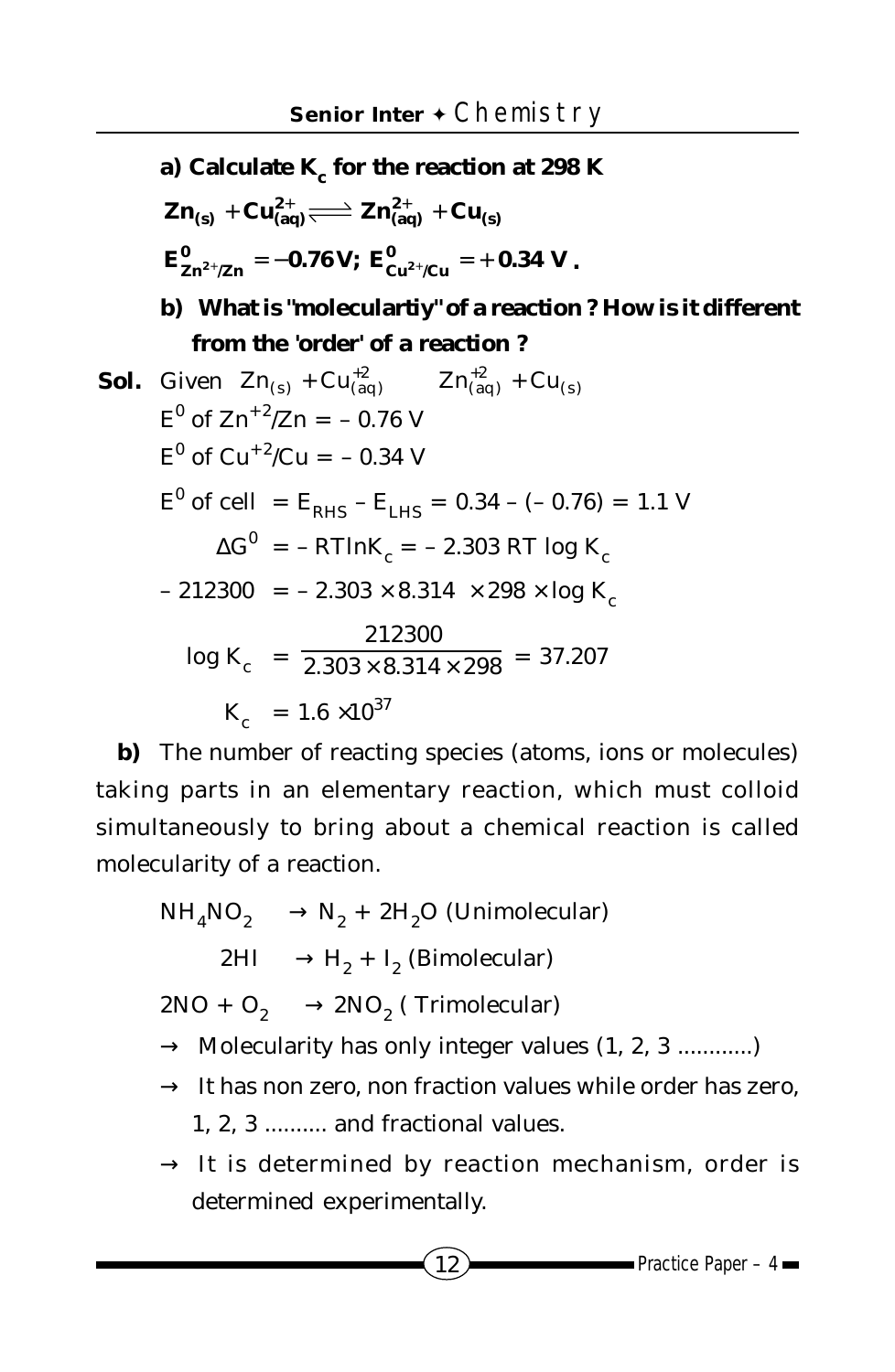**20. a) How is ozone prepared ? How does it react with the following ?**

**i) PbS ii) KI iii) Hg iv) Ag**

**Ans. Preparation of Ozone :**

A slow dry stream of oxygen under silent electric discharge to form ozone (about 10%). The product obtained is known as ozonised oxygen.

 $3O_2 \longrightarrow 2O_3$   $\Delta H^{\circ} = 142 \text{kJ/mole}$ 

- $\rightarrow$  The formation of ozone is an endothermic reaction.
- $\rightarrow$  It is necessary to use silent electric discharge in the preparation of  $O_3$  to prevent its de- composition
- **i) Reaction with PbS :** Black lead sulphide oxidised to white lead sulphate in presence of ozone.

 $PbS + 4O_3 \longrightarrow PbSO_4 + 4O_2$ 

**ii) Reaction with KI :** Moist KI is oxidised to Iodine in presence of ozone.

 $2\text{KI} + \text{H}_2\text{O} + \text{O}_3 \longrightarrow 2\text{KOH} + \text{I}_2 + \text{O}_2$ 

**iii) Reaction with Hg :** Mercury loses it's lustreness, meniscus and consequently sticks to the walls of glass vessel when it reacts with ozone. This phenomenon is called tailing of mercury.

 $2Hg + O_3 \longrightarrow Hg_2O + O_2$ 

It is removed by shaking it with water which dissolves  $Hg<sub>2</sub>O$ .

**iv) Reaction with Ag :** Ag metal oxidised to Ag<sub>2</sub>O (Ag metal is tarnished).

 $2Ag + O_3 \longrightarrow Ag_2O + O_2$ 

- **b) Explain the reactions of C***l***2 with NaOH.**
- **Ans. i) Reaction with cold dilute NaOH :** Chlorine reacts with cold dilute NaOH to give sodium hypochlorite and sodium chloride.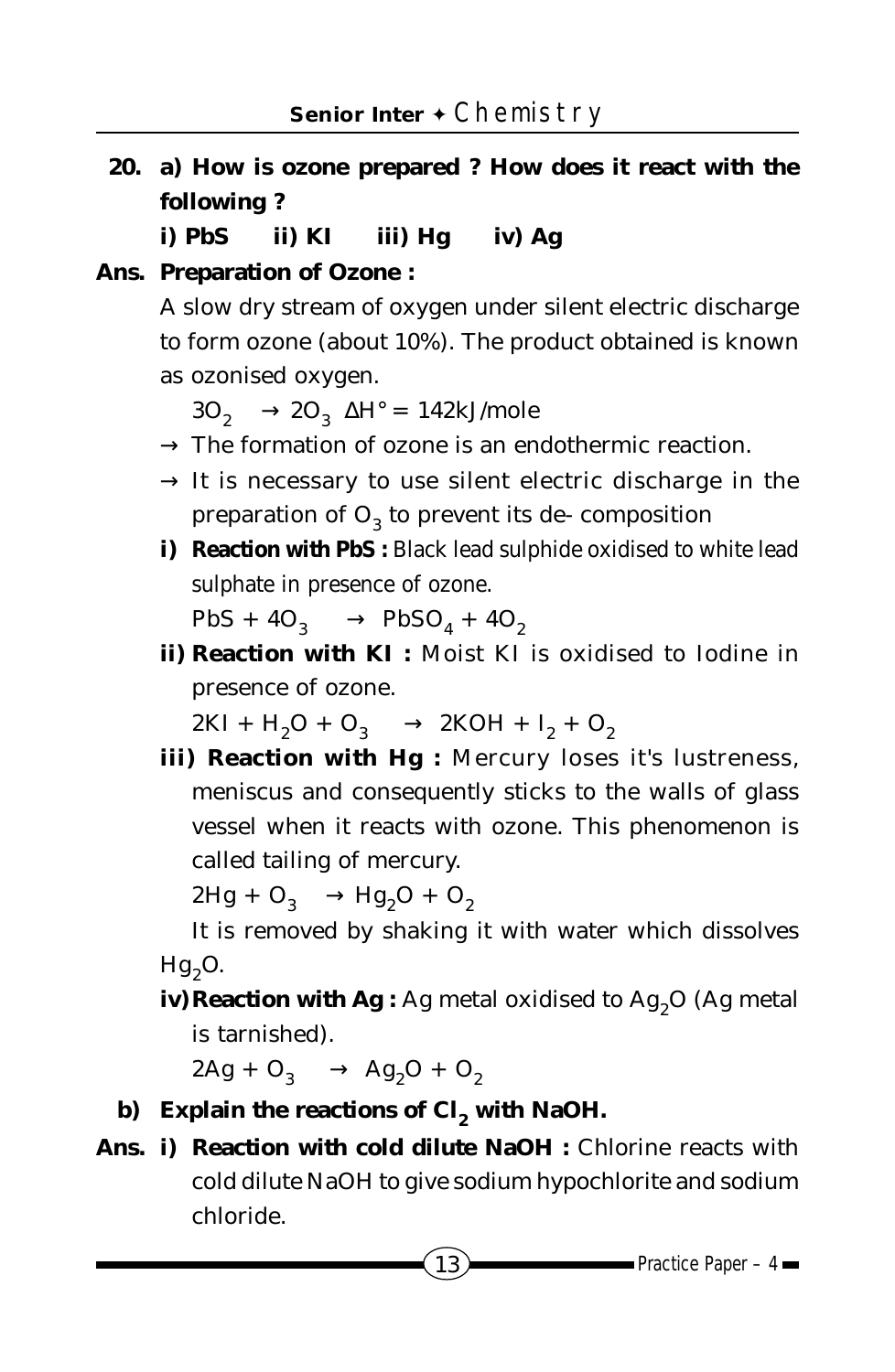$2$  NaOH +  $Cl_2 \longrightarrow$  NaC*l* + NaOC*l* + H<sub>2</sub>O (cold, dil.)

**ii) Reaction with hot concentrated NaOH : Chlorine reacts** with hot concentrated NaOH to give sodium chlorate and sodium chloride.

$$
3 \text{ C}l_2 + 6 \text{ NaOH} \longrightarrow 5 \text{ NaCl} + \text{NaClO}_3 + 3 \text{ H}_2\text{O}
$$
\n(hot, Conc.)

- **21. a) Give the equations for the preparation of phenol from Cumene.**
- **Ans.** Phenol is prepared from Cumene as follows.
	- i) Oxidation of Cumene to Cumene hydroperoxide.
	- ii) Cumene hydroperoxide on acidic hydrolysis to form phenol.



**hydroperoxide**

**b) Describe the following :**

**i) Cross aldol condensation ii) Decarboxylation**

**Ans. i) Cross Aldol Condensation :** When aldol condensation is carried out between two different aldehydes and (or) ketones, it is called cross aldol condensation.

 $\rightarrow$  If both the reactants contain  $\alpha$ -hydrogen atoms, it gives a mixture of four products.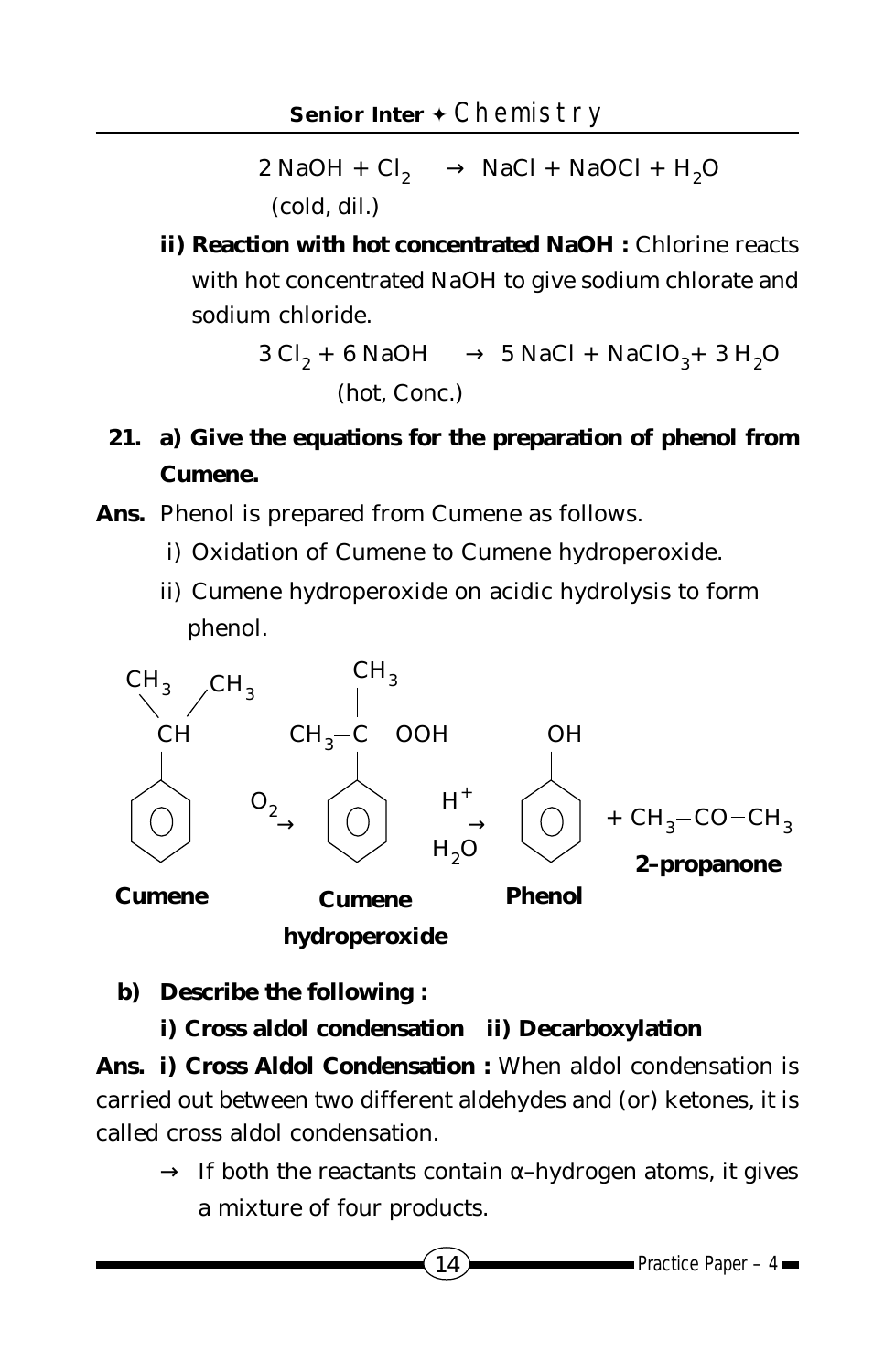

cross aldol products

Ketones can also be used as one component in the cross aldol reactions





1, 3 – Diphenylprop–2–en–1–one (Benzalacetophenone) (Major product)